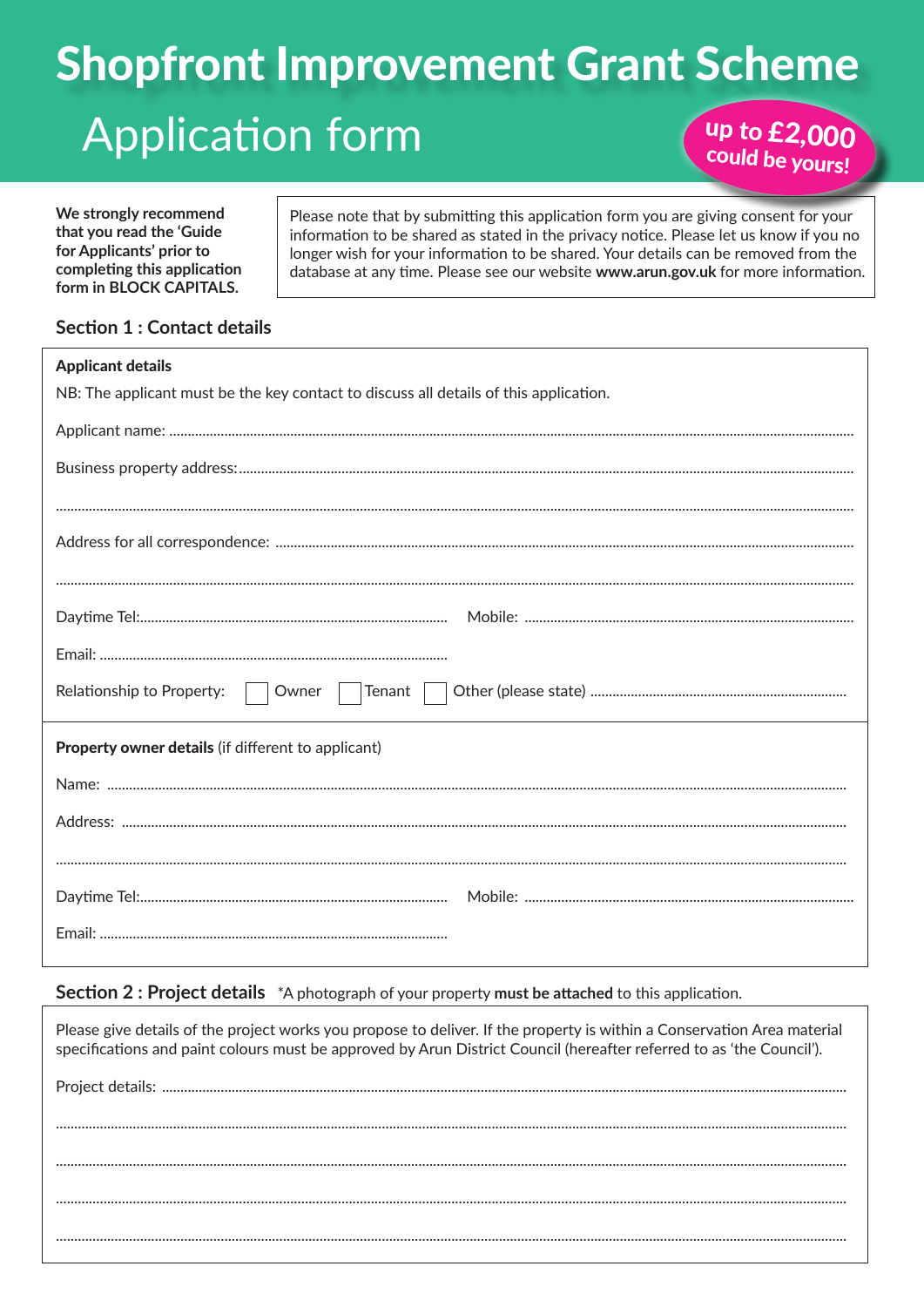## **Section 3 : Statutory consent**

| Is Planning Permission required for your project?          | Yes<br>No                                         |
|------------------------------------------------------------|---------------------------------------------------|
| Is Building Control consent required for your project? Yes | Building Control Application no:<br>$\mathsf{No}$ |
| Is any other statutory consent required?                   | Yes<br>No <sub>1</sub>                            |
| Is the building in a Conservation area?                    | Yes<br>No                                         |
| Is the building listed?                                    | No <sub>1</sub><br>Yes                            |

## **Section 4 : Project costs**

| Estimated total project cost*                                                              | <b>Grant funding sought</b>  |     | <b>Owner / Tenant contribution</b> |  |
|--------------------------------------------------------------------------------------------|------------------------------|-----|------------------------------------|--|
|                                                                                            |                              |     |                                    |  |
|                                                                                            |                              |     |                                    |  |
| * Written quotation for all labour and materials must be attached to this application,     |                              |     |                                    |  |
| preferably on business letterhead or at least including supplier name and contact details. |                              |     |                                    |  |
|                                                                                            | <b>VAT Registered</b><br>Yes | No. |                                    |  |

## **Section 5 : Project timescale**

|  | weeks |
|--|-------|
|--|-------|

**N.B.** Work should not commence until a **'Letter of Offer'** for funding is received and you have signed and returned the **'Form of Acceptance'** in compliance wioth the terms and conditions of this grant.

#### **Section 6 : Declaration**

| I / we confirm that the information contained in this application is true and accurate to the best of my knowledge and<br>belief. I understand that The Council may ask for additional information at any stage of the application process.                                                                 |           |       |  |
|-------------------------------------------------------------------------------------------------------------------------------------------------------------------------------------------------------------------------------------------------------------------------------------------------------------|-----------|-------|--|
| I / we give permission to The Council to give copies of this information to individuals and organisations they consult<br>with when assessing applications, monitoring grants and evaluating funding programmes.                                                                                            |           |       |  |
| I / we the owner/s of the property named in this application apply for grant funding towards the cost of the works<br>described in section 2. I hereby agree to comply with the conditions of the Shop-front Improvement Grant Scheme as<br>set out in the guidance notes which I have read and understood. |           |       |  |
|                                                                                                                                                                                                                                                                                                             | Applicant |       |  |
|                                                                                                                                                                                                                                                                                                             |           | Owner |  |
|                                                                                                                                                                                                                                                                                                             |           |       |  |
| Signature                                                                                                                                                                                                                                                                                                   |           |       |  |
| Date                                                                                                                                                                                                                                                                                                        |           |       |  |